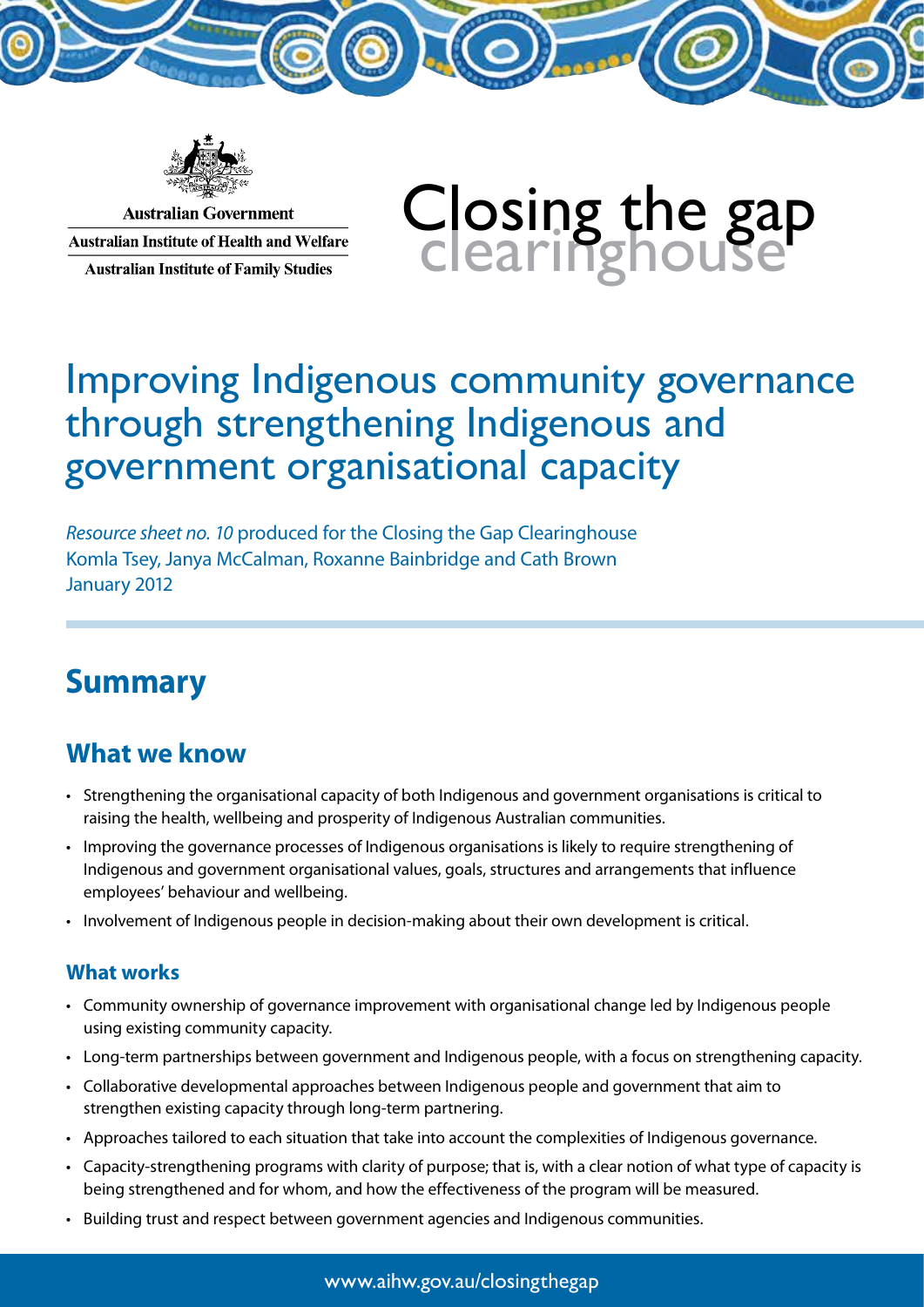#### **What doesn't work**

- Programs that do not reflect community priorities.
- • Attempts to improve Indigenous governance structures, such as through amalgamation, without attending to the processes by which people govern.
- • Fragmented or rapidly changing government processes; overload of reform and change initiatives; ad hoc funding; poorly coordinated and monitored programs; and multiple accountability requirements (red tape).

# **What we don't know**

- • How to reach agreed understandings of community governance, taking into consideration the diversity of Indigenous governance levels, sectors and institutions.
- How to strengthen the intercultural processes associated with contemporary Indigenous governance arrangements, both within Indigenous organisations and mainstream governance systems.
- How combinations of capacity strengthening can best be implemented, such as 'hard' capacity strengthening (including technical skills, infrastructure and finance), and 'soft' capacity strengthening (for example, morale, values and motivations).
- How informal processes of Indigenous governance work, what influence they have and how they could be strengthened.
- How to improve leadership succession, including for young people.
- • Whether the benefits of organisational change and other community governance strengthening processes outweigh the costs (that is, value for money).

# **Introduction**

The term 'capacity strengthening' rather than 'building' or 'developing' capacity is used in this resource sheet. 'Capacity strengthening is based on a strengths-based perspective that all people have knowledge and skills, all people can improve … at the same time all people need to learn in order to engage in different activities which contribute to their wellbeing and prosperity' (Abdullah & Young 2010:88).

This term goes some way towards meeting the critiques by Aboriginal people such as Richard Ahmat that Indigenous people may even feel that the term 'capacity building' itself reflects a patronising view of them:

To restore capacity to our people is to let us be responsible for our own future … we have had 40 to 60,000 years of survival and capacity! The problem is our capacity has been eroded and diminished … the concept of capacity building is the idea that Aboriginal people are innately deficient, or incapable, or lacking … there is a danger of fostering a hidden bureaucratic racism and prejudice against our people … our people do have skills, knowledge and experience (cited in Hunt 2005:23).

Our literature review concerning organisational capacity strengthening and governance finds that descriptive studies, providing suggestions for what needs to be done, are prominent in the literature. Well-designed evaluations assessing the effectiveness of capacity-enhancement projects are rare. Therefore, this resource sheet will draw out some of the principles that appear to work, rather than detailing evidence of proven strategies.

Of 127 references that focus on Indigenous Australians reviewed, only 12 (9%) provide accounts of programs designed to improve Indigenous Australian governance through strengthening organisational capacity. Of these, three focus on strengthening the capacity of leaders (Hagan 2009; Loza & Prince 2005; Scougall 2008),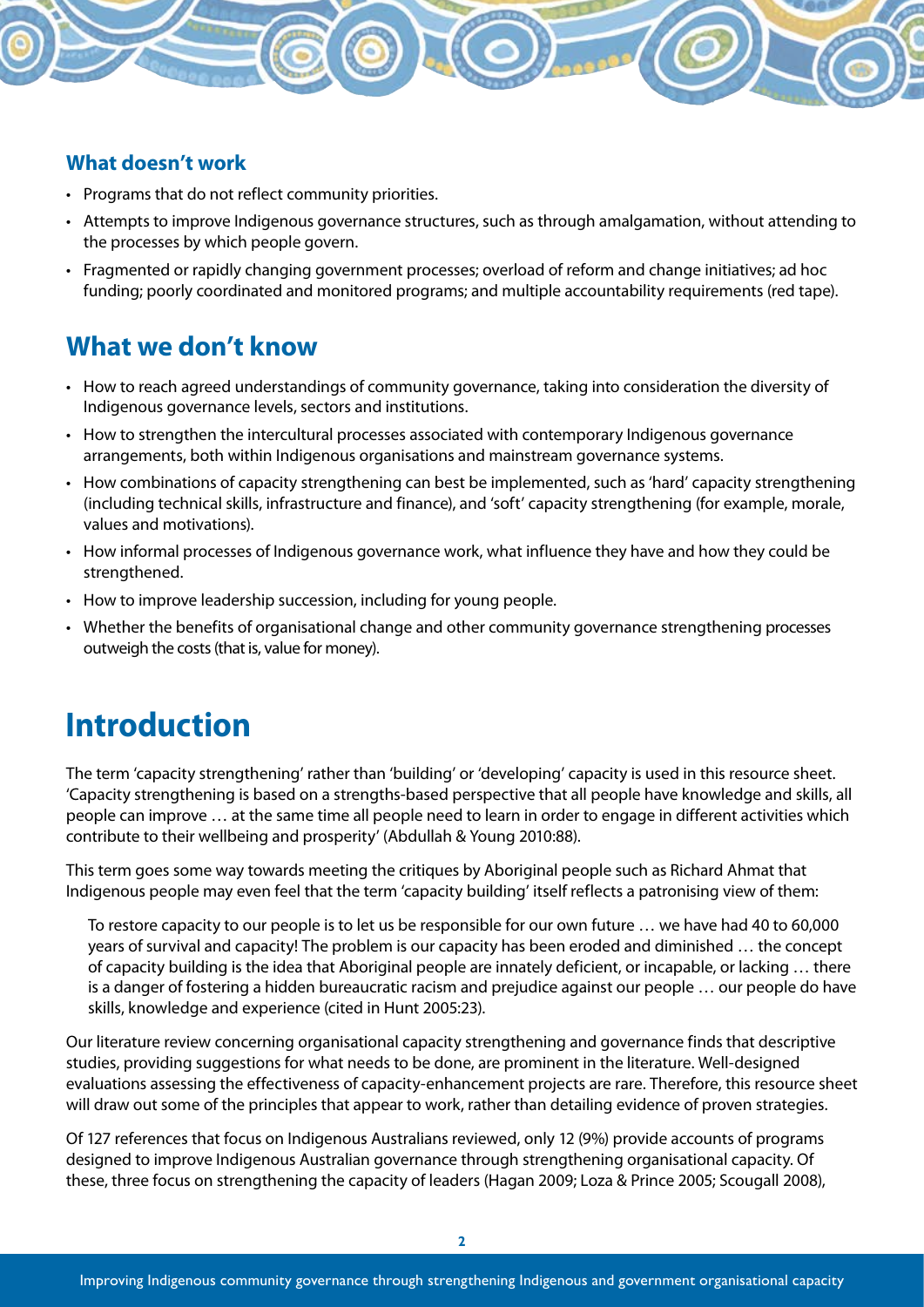three involve informal governance through groups (Laverack et al. 2009; Milliken & Shea 2007; Tsey et al. 2004), four account for Indigenous organisations (Mawson et al. 2007; McCalman et al. 2010; McEwan et al. 2010; Whiteside et al. 2006) and two relate to Council of Australian Governments (COAG) initiatives (Jarvie 2008; Jeffries & Menham 2008).

None of the 12 assesses the costs versus benefits or value for money of capacity enhancement as a strategy for promoting Indigenous Australian health and prosperity. Implementing and evaluating programs to determine what works is more expensive and logistically difficult to undertake than describing the extent of the problems, but is nevertheless critical to overcome the present 'sorry state' of the evidence base for improving Indigenous wellbeing (Paul et al. 2010; Sanson-Fisher et al. 2006).

This resource sheet draws on the largely descriptive research from Indigenous Australian and global settings to examine capacity-strengthening programs targeting Indigenous community governance and organisational development. The research suggests that organisational capacity strengthening for Indigenous community governance needs to involve intercultural engagement between Indigenous people, their organisations and Australian governments (Hunt et al. 2008; Merlan 1998).

## **Background**

From the 1970s, national policies of Indigenous self-determination and self-management, and associated legislative, bureaucratic and social reforms, encouraged Aboriginal efforts towards autonomy through the empowerment of Indigenous community-level organisations 'as the primary instruments of Aboriginal authority at the local and community level' (Whitlam 1972:697). Aboriginal communities played leading roles in building community-controlled local government, health, housing, alcohol rehabilitation and welfare services, emphasising the development of Aboriginal technical and managerial skills.

In the early 1990s, the term 'community capacity building' emerged strongly in the international development discourse as a result of a new focus on sustainable development (Chabbott 1999). However, there was little clarification of its use and little evidence as to whether it actually worked (Craig 2010). Ife (2010:83) sceptically described the emergence of the term as:

… an effective way of legitimising a conservative and managerial form of working with communities, which did not ask too many difficult questions, and which more readily fitted the requirements of the managers and funders, rather than the requirements of the communities themselves.

The concept of community capacity building to improve Indigenous governance entered the Australian policy arena in 1996 within the context of concern for reducing Indigenous welfare dependency, fostering local participation in decision-making and trialling new approaches to partnership and coordination across government (ATSISJC 2001; Humpage 2005; Hunt & Smith 2006b).

Strengthening the capacity of Indigenous organisations is an intercultural phenomenon. It requires strategic engagement and transformation between and by Indigenous people and the wider society (Martin 2005). For decades, Indigenous leaders have been concerned about the number of government representatives consulting them about development in a piece-meal way—focusing on internal administrative requirements rather than the effect of their efforts and a lack of coordinated and well-planned development (Moran 2006; Sullivan 2005).

There have been numerous attempts to improve Indigenous community governance in Australia. These include working with managers of Indigenous organisations to facilitate greater Indigenous jurisdiction over matters affecting Indigenous people, applying more flexible funding arrangements, and developing structures and processes in accord with Indigenous values and cultural systems (Hunt 2005). Getting the right balance between operational autonomy, political support, performance and accountability has been crucial.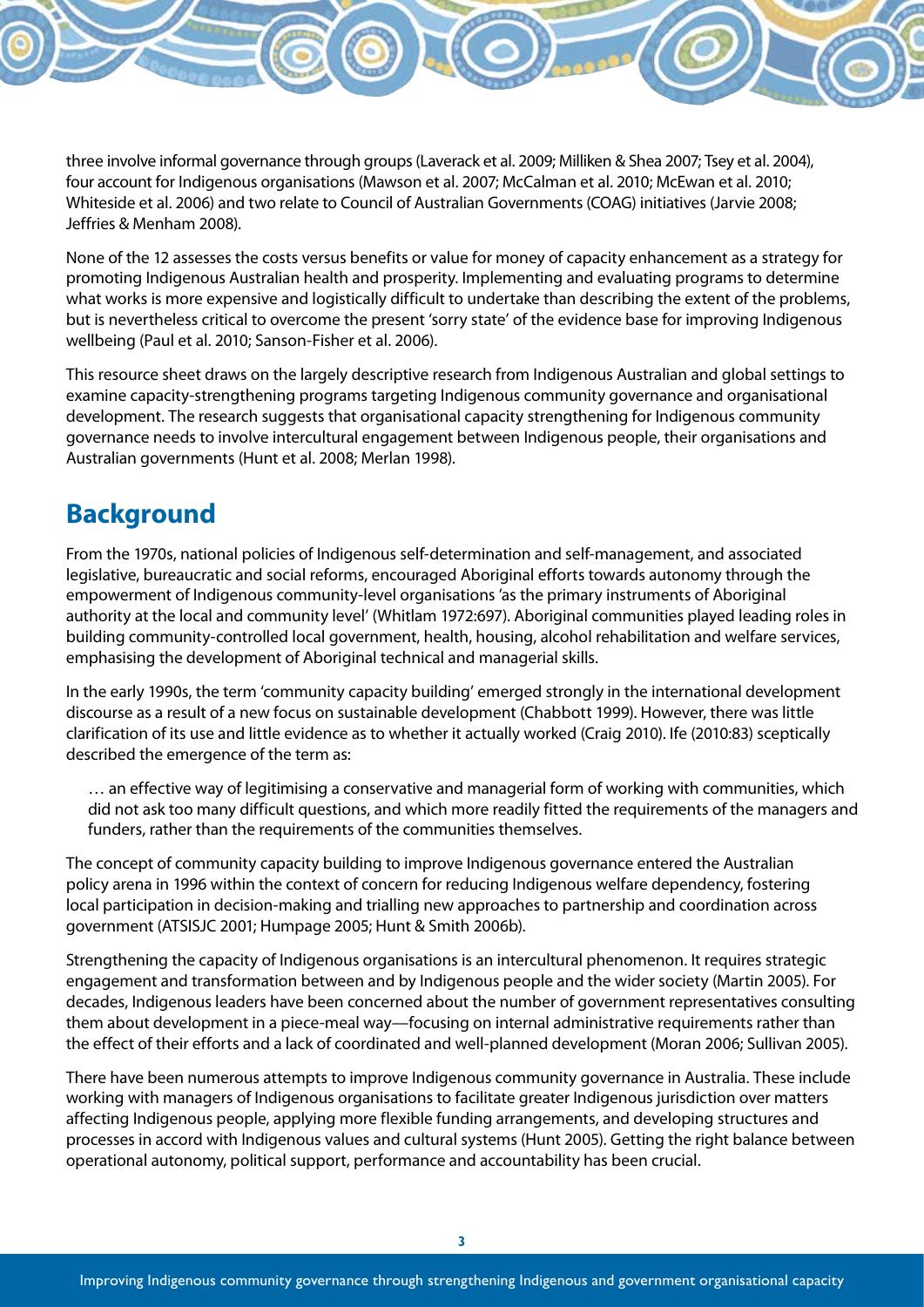#### **What is Indigenous community governance?**

Governance refers to the evolving processes, relationships, institutions and structures by which a group of people, community or society organise themselves collectively to achieve things that matter to them (Hunt et al. 2008). It encompasses both formal and informal structures and processes (Martin 2003). In Indigenous Australian settings, community governance involves actively strengthening Indigenous decision-making and control over their organisations, and building on people's skills, personal and collective contributions, and shared commitment to an organisation's chosen governance processes, goals and identity (Hunt & Smith 2006a,b). It is important in its own right and for improving service delivery and raising the health and prosperity of Indigenous communities (Dodson & Smith 2003; Hunt et al. 2008; Sanders 2004; SCRGSP 2009).

One of the fundamental challenges in Indigenous community governance is a lack of agreed understandings. Each community is different and local decisions need to be made about:

- group membership and identity (who is the 'self' in their governance)
- $\cdot$  who has authority within the group, and over what
- • agreed rules to ensure authority is exercised properly and decision makers are held accountable
- how decisions are enforced
- how rights and interests with others are negotiated
- what arrangements will best enable the achievement of goals (Hunt et al. 2008; Hunt & Smith 2006 a,b).

Good governance is a contested issue. It is defined by culturally based values and normative codes about what is 'the right way' to get things done (Hunt et al. 2008). It is generally agreed that good governance comprises legitimacy, leadership, power, resources and accountability (Dodson 2002). In contrast, poor governance is identified by factors such as corruption, favouritism, nepotism, apathy, neglect, red tape and self-serving political leaders and public officials (Knight et al. 2002).

#### **What is organisational capacity strengthening?**

Capacity strengthening is accessing opportunities and processes to enhance an organisation's abilities to perform specific functions, solve problems, and set and achieve goals; that is, to get things done (Hunt & Smith 2006b). Capacity strengthening can relate to almost any aspect of an organisation's work—improved governance, leadership, mission, strategy, administration, program or service development and implementation, income generation, partnerships and collaboration, evaluation, advocacy and planning. Underfunded or understaffed activities fail even where capabilities exist and resources alone will not necessarily bring about change unless individuals are able to recognise and use those resources (Horton et al. 2003; Hunt 2005; Sen 1999).

The initial focus of organisational capacity strengthening internationally was to train individuals to improve the efficiency of individual jobs (Cacioppe 2000). Recognition that capacity to actually perform responsibilities depends on the size of the task, allocated resources and the context in which it is to be carried out (Franks 1999) led to a shift in focus over time to strengthening organisations through a focus on organisational culture and developing mission, vision and values statements as well as strategic change, organisational restructuring and effectiveness. The most recent focus has been organisational transformation—assessing the fundamental assumptions of corporate philosophy and values and the structures and arrangements that shape employees' behaviour (Cacioppe 2000). There has also been a shift from working with single organisations to facilitating multi-stakeholder processes (Acquaye-Baddoo et al. 2010).

Organisational development that does not balance and develop the hard capacities and soft capacities often has disappointing outcomes (Horton et al. 2003; Hunt 2005). Hard capacities include such things as technical skills, functions, structures, systems, equipment, infrastructure and financial resources. Soft capacities can be defined as values, morale, confidence, engagement, motivation, incentives and staff wellbeing. The soft capacities are extremely important but are not often given high priority. Organisational development is inhibited when a lack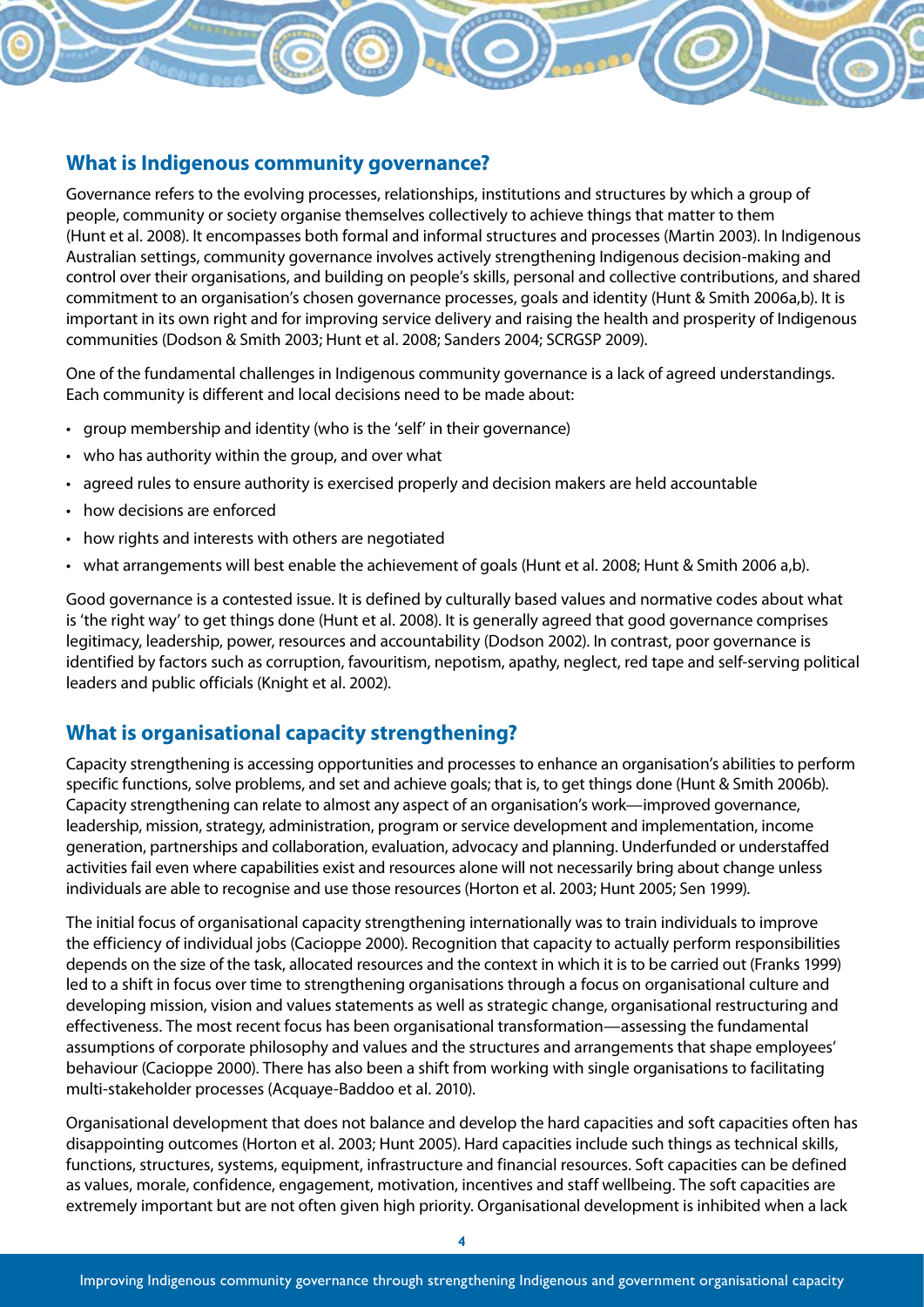of attention is paid to both hard and soft capacities through organisational culture, effectiveness, efficiency and the personal wellbeing of employees (Cacioppe 2000; Morgan et al. 2005). Hunt (2005) argues that there is also a need for much greater attention to the cultural and cross-cultural elements of capacity development and the importance of not assuming that Western approaches will work in Indigenous Australian contexts.

## **Indigenous governance capacity-strengthening programs**

#### **Capacity-strengthening programs in government**

In 2004, a whole-of-government approach to Indigenous development was established through the Office of Indigenous Policy Coordination (OIPC) and a national network of 30 Indigenous Coordinating Centres. Whole-of-government arrangements aimed to strengthen Indigenous community capacity to negotiate with governments to address local community priorities and government capacity to work in coordinated, innovative and flexible ways with Indigenous communities by addressing fragmentation and lack of coordination of government programs (ATSISJC 2001; Hunt 2005). High-level government representation in the OIPC (rarely given to Indigenous affairs issues) created opportunities for Indigenous groups to tap into the skills and funding base of government departments in more seamless ways (Humpage 2005). The Australian Government implemented two interrelated reforms—Shared Responsibility Agreements (SRAs) and eight COAG trials.

SRAs require an Aboriginal community to make certain commitments towards achieving its nominated goal in return for government committing funding or services. Early attempts to implement capacity building through SRAs resulted in tensions and confusion about what the implementation of efforts to strengthen Indigenous capacity meant for both Indigenous organisations and government, and who should provide the leadership for such initiatives (Humpage 2005). Non-Indigenous systems tend to limit, rather than enable, the capacity of Aboriginal institutions and communities. For capacity building to be successful, substantial changes to these systems are required, involving:

- • serious assessment of the real systemic constraints to strengthening Indigenous capacity
- the development of some agreed goals and approaches between governments and legitimate Indigenous representatives at a variety of levels
- • a genuine shift in power (Hunt 2005).

A review in 2007 found that the practice of implementing SRAs had evolved in a way that was valued and recognised by most partners (Morgan Disney & Associates 2007). A number of Regional Partnership Agreements (RPAs) have recently been signed. For example, the Many Rivers RPA between the NSW Aboriginal Land Council (representing 35 local land councils) and the Australian, New South Wales and local governments, resulted in the Department of Employment, Education and Workplace Relations funding a customised business development program for up to 20 'Green Teams' businesses in the region (Australian Government 2009).

COAG trials aimed to explore new place-based ways for governments to work together and with communities to address the needs of Indigenous Australians (Humpage 2005). A synopsis review of the COAG trials (Morgan Disney & Associates 2006) found that each focused on different priorities and were very different in how they were implemented. Key lessons included a need for:

- respectful interaction between governments and Indigenous communities
- a focus on shared responsibility, locally responsive solutions
- systemic changes in coordination and decision-making mechanisms for whole-of-government practice
- training across all levels of government and community organisations in how to do whole-of-government work.

The task required a significant paradigm shift and systemic change. However, the review provided evidence of the value of governments and communities working together and sharing responsibility for establishing foundations for longer-term outcomes through locally agreed solutions (Morgan Disney & Associates et al. 2006).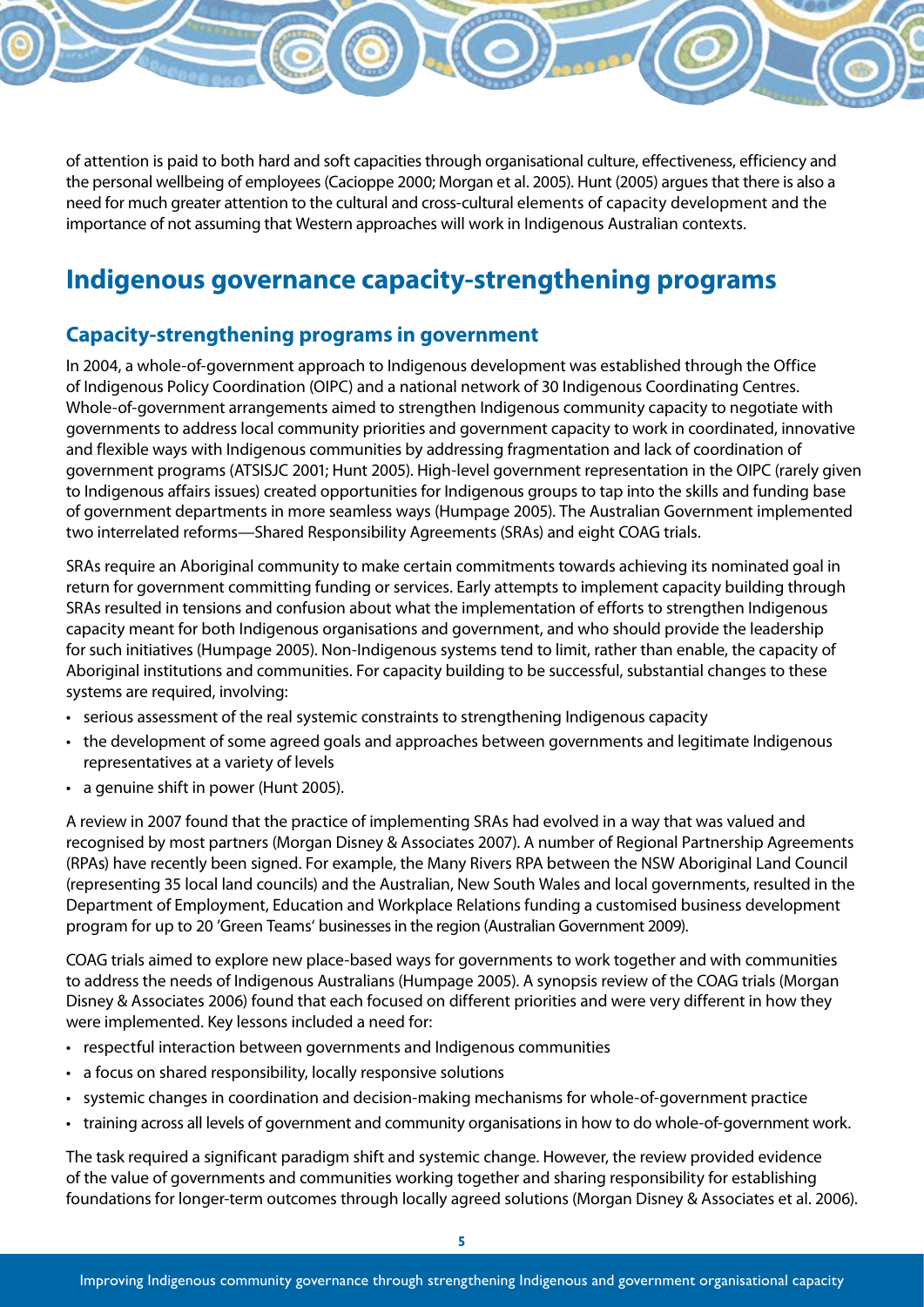Evidence from two Commonwealth program evaluations showed that in spite of whole-of-government goals, implementation of programs and policy on the ground is beset by the fragmentation of government policy, service delivery and funding processes across agencies and jurisdictions, counter-productive statutory and program frameworks, and poor engagement at the local level (see ICGP 2010 and DFD 2009a). These are similar issues to those raised earlier by Hunt (2005).

Many of these program frameworks constrain the ability of public servants to be locally responsive in their political and financial management. Remote service providers perceive that program devolution has increased red tape and that the current funding arrangements were worse than those of 5 years previously (DFD 2009a).

Illustrating the tension between accountability and independence, remote service providers—who often deliver more than 20 performance and 20 financial reports per year—assert that improving longer-term and flexible funding arrangements would improve their organisational stability and effectiveness in meeting program outcomes (DFD 2009a).

Hunt and Smith (2006b) strongly urged political commitment and leadership to improve collaborative and seamless ways of working together and sharing power, and reform of financial arrangements in Indigenous affairs for better support of community governance.

Greater progress has been made in creating sustained capacity and legitimacy when a facilitated community development approach is taken to governance development on the ground (see Box 1).

#### **Box 1: COAG trial in the Murdi Paaki region of far west New South Wales**

**Issue addressed:** A 5-year COAG trial aimed to explore innovative ways of doing business and delivering services based on community-defined priorities. The communities' consistent message was 'stop talking, start listening, and work with us to deliver' (Jarvie 2008:6).

**Method:** The trial was led by a partnership of high-level bureaucrats from the Australian Government Department of Education, Science and Training and NSW Department of Education and Training, and 16 Indigenous communities. Community working parties were established to build trust and develop community plans articulating local priorities and expectations of shared action and responsibility. Local government representatives established a cross-jurisdictional action team to coordinate activity and be the 'face of government'. Community facilitators and an Indigenous mentor were engaged to access technical and professional skills, governance and leadership training and support, and provide representation on regional planning and service delivery bodies. Workshops were held every 6 months to share ideas and learn from each other.

**Results:** Three success factors were identified: building trust, enhancing community capacity and finding a way for government agencies to work together.

Challenges included the slow pace of change as governments 'figured out' how to work responsively and how to start thinking 'outside the box'. Outcomes included strengthened community governance and leadership skills, increased capabilities of government agencies, and improved coordinated responses to community-identified needs through 29 Shared Responsibility Agreements with tangible benefits in education, health, law and justice and economic development. A Regional Partnership Agreement was also signed for a Murdi Paaki Young Leaders program, and Wilcannia and Walgett were designated Remote Service Delivery sites.

**Conclusion:** Two-way capacity improved but, in retrospect, the process would have been strengthened by earlier investment in enhancing community capacity and greater emphasis on data collection and cross-jurisdictional government relationships.

**Policy and program implications:** The trial demonstrated the need for research to underpin such initiatives to build the evidence base for governance-enhancing initiatives (Jarvie 2008; Jeffries & Menham 2008).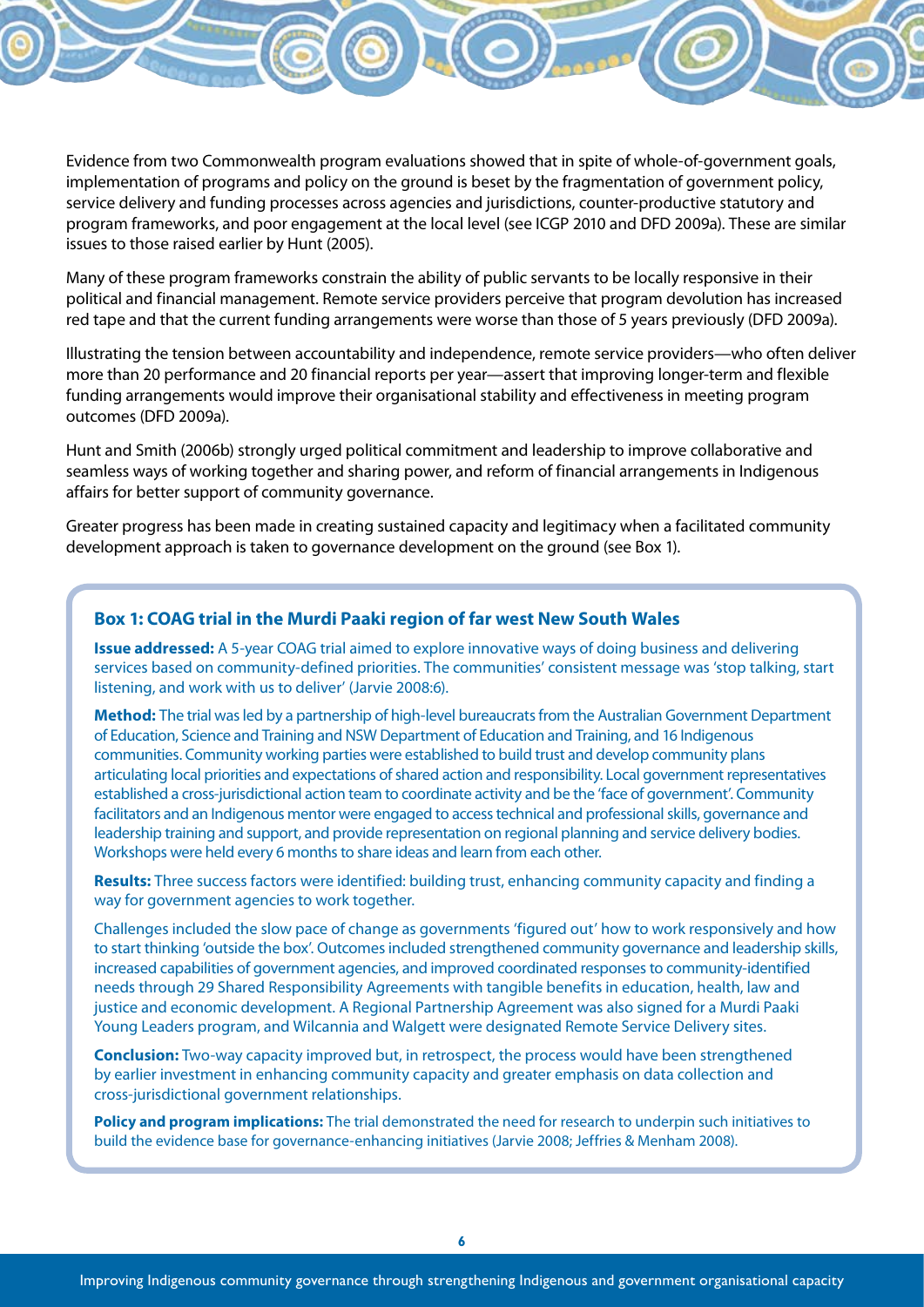Private enterprises have formed partnerships with Indigenous organisations as a way of fulfilling their corporate social responsibilities (Suggett 2003). For instance, the Indigenous Governance Awards were established in 2005 by Reconciliation Australia and BHP Billiton to encourage, reward and promote best practice in Indigenous governance. The national awards showcase success in Indigenous organisations, covering qualities such as strong leadership, good management, effective partnerships and creative thinking.

#### **Capacity-strengthening programs targeting Indigenous organisations**

Leadership capacity strengthening is a long-term process. Indigenous organisations provide important social, economic and cultural services to their communities. Research through the Indigenous Community Governance Project (ICGP 2010) documented highly competent Indigenous organisations that balance their cultural imperatives and practice within the requirements of government funding programs and incorporation (Hunt et al. 2008). There are also Indigenous organisations that struggle or fail (Dodson & Smith 2003). Issues include low levels of staff literacy and numeracy, and a risk that training programs under the guise of capacity building are used as a substitute for sound education from primary through to tertiary levels (Tsey 1997). Other challenges include lateral violence as in gossip and jealousy, under-resourcing and an inability to meet the needs of clients. Recent studies recognise a link between a need to strengthen leadership capacity and the need to heal past trauma (Phillips 2010; Scougall 2008) as well as attitudinal and behavioural change, rebuilding confidence and self-belief and the transfer of knowledge and skills (Scougall 2008).

Programs have been developed to educate directors and managers of Indigenous organisations on their statutory obligations and strengthen their administrative and other skills (Martin 2003). However, there has been a lack of training programs to teach board members how to deal with difficult issues, such as legal and business issues, and how to deal with external stakeholders. The Office of the Registrar of Indigenous Corporations (ORIC) developed and provides a range of corporate governance training programs for Indigenous corporations and their governing committees/boards (DFD 2009a,b). The Department of Education, Employment and Workplace Relations Indigenous Employment Program and Indigenous Business Australia have also funded many business development projects and programs in recent years. Box 2 describes the evaluation of a recognised governance training package developed for Indigenous people.

#### **Box 2: Evaluation of the Certificate IV in Business (Governance) Training Pilot Program in Queensland**

**Issue addressed:** Assessment of the environmental, cultural, social and economic impacts of ORICs Certificate IV in Business (Governance) Training package.

**Methods:** Interviews and focus groups with program graduates.

**Results:** Graduates reported positive experiences and the ability to implement practical changes in their organisations as a result of their newly acquired skills and knowledge.

**Conclusions:** The certificate had successfully strengthened the capacity of Indigenous directors to develop better governance and management. The report recommended continuous improvement and expansion of the training program, including improved communication with participants' organisations, enrolment of multiple people from one organisation, quality monitoring, post-training support and ongoing monitoring of outcomes.

**Policy and program implications:** The study suggests the need for both hard and soft capacity strengthening within situation-specific contexts (Loza & Prince 2005). (For the distinction between hard and soft capacities, see page 4).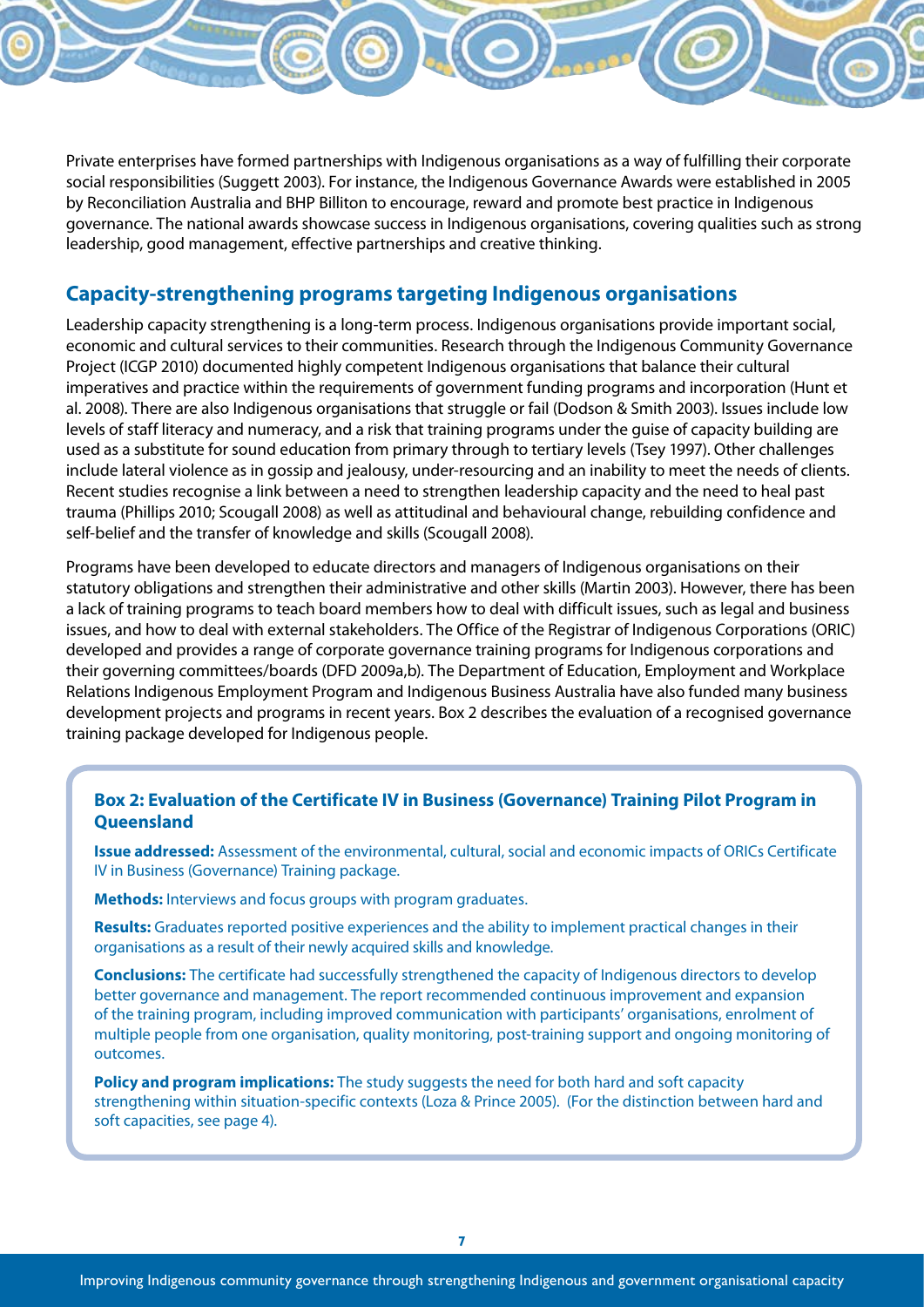International studies of Indigenous capacity-strengthening initiatives found that successful leaders have four qualities. They:

- infuse others with positive energy even in disempowering circumstances
- • think strategically and creatively about capacity development as an end in itself and as a means to better performance
- • use informal networks, contacts and social standing to protect the organisation
- adapt their leadership style as the organisation grows (Morgan et al. 2005).

Power and legitimacy in Indigenous settings often emerge from the informal and traditional, with capacity enhancement evolving from experimentation or in a pragmatic and incremental way. The change strategies most effective in international studies are to both adapt techniques from the outside to the local cultural context and modernise traditional practices and values (Morgan et al. 2005).

An important component of capacity strengthening is leadership development. In Australia, there is evidence that Indigenous leaders are required to negotiate and balance their obligations to mainstream and to Indigenous community networks (Hunt & Smith 2007; Sanders 2008; Sercombe 2008). Phillips (2010:86) describes Indigenous culturally based principles that provide an internal mechanism for monitoring governance building as:

- respect and contribution to the common good in return for autonomy
- the interconnections between humans, land, waterways and all things
- • the critical nature of human inter-relationships, reflected in complex kin systems, and the impact these systems have on effective community governance
- belief in spirit beings and ancestors as integral to daily life.

Leaders are connected through extensive informal networks—the more 'visible' leaders are able to exercise authority through these networks (Hunt & Smith 2006a,b, 2007). However, recognition of the role of informal Indigenous governance networks (including family and clan group governance) in Australia is 'barely perceived or understood by those outside it, much less engaged with' (Hunt et al. 2008:18).

Organisational capacity strengthening for good governance can take many forms. Governance capacity is greatly strengthened when Indigenous people create their own rules, policies, guidelines, procedures, codes and so forth, and design the local mechanisms to enforce those rules and hold their own leaders accountable (Hunt & Smith 2007). Key design principles of good governance include:

- • networked governance models taking into account the needs of men and women
- • governance systems arising from locally dispersed regionalism and 'bottom-up' federalism
- subsidiary and mutual responsibility as the basis for clarification and distribution of roles, powers and decisionmaking across social groups and networks
- • cultural geographies of governance
- emphasis on internal relationships and shared connections as the foundation for determining self-governance, group membership and representation (Hunt et al. 2008; Hunt & Smith 2007).

The case of the Central Land Council (Box 3) demonstrates a process of capacity strengthening of Aboriginal beneficiaries of mining royalties with regards to their aspirations (Campbell & Hunt 2010).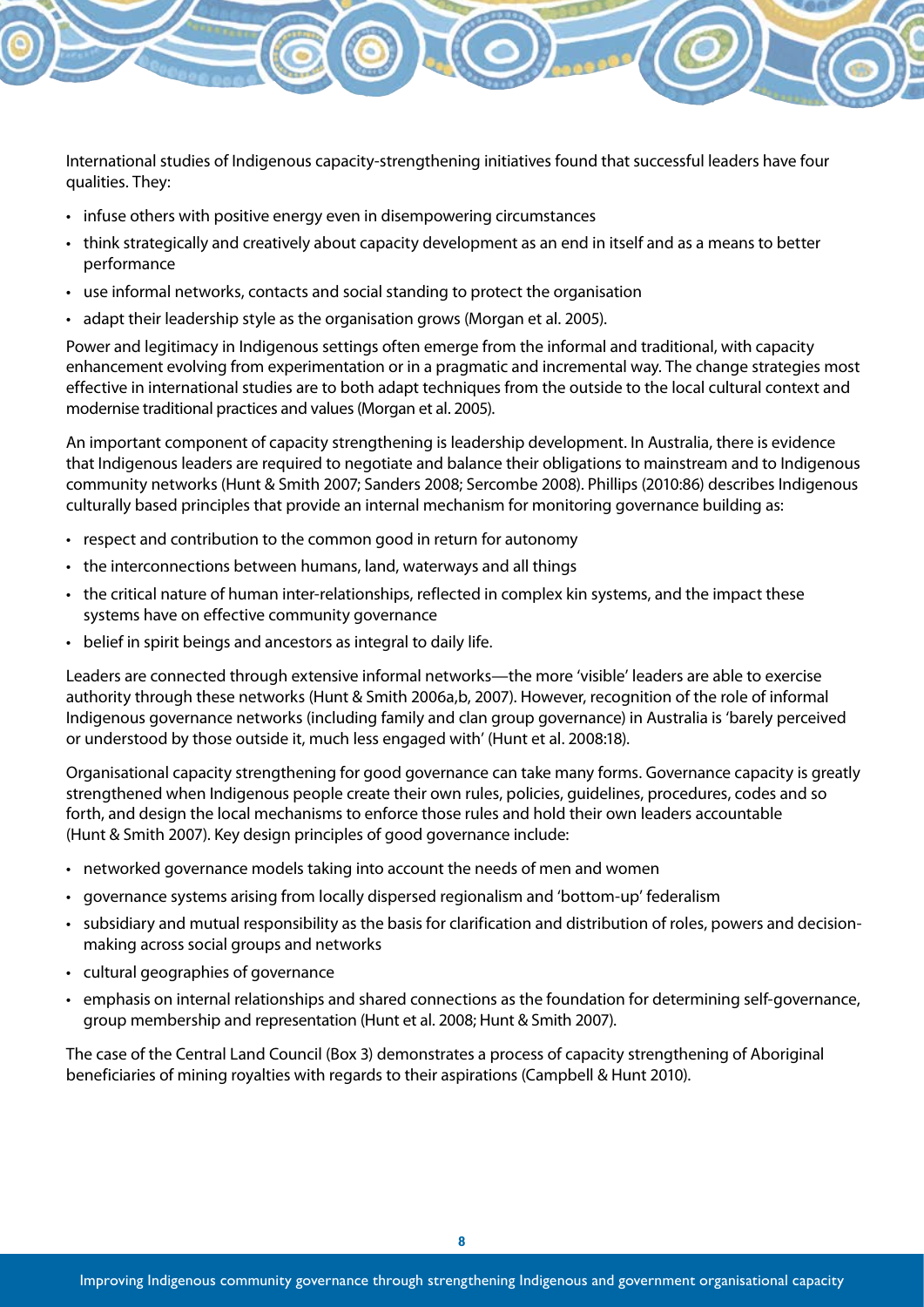#### **Box 3: Community Development through the Central Land Council in Alice Springs**

**Issue addressed:** The Central Land Council (CLC) facilitates community development planning processes with 15 communities and outstations. This involves the allocation of up to \$5 million in rent, royalty and affected areas money from mining agreements for lasting community benefits.

**Methods:** Through its Community Development Framework, the CLC seeks to support local people to articulate their development aspirations, identify their priority issues and draw on local and external knowledge to develop appropriate solutions, which are then implemented, largely with their own money.

**Results:** External evaluation found that decision-making by various governing bodies associated with the project was improving. Decision makers were developing capacity to obtain and consider all relevant information and its implications before making decisions. Community ownership and control of benefits meant that people were more likely to engage and build further development opportunities. This has been extended to an ability to advocate with external agencies and there has been some success in leveraging additional government resources.

**Conclusions:** The capacity of the CLC projects to supplement government funding for Aboriginal development prioritised by Aboriginal people was affected by shifts in government policy, including the Northern Territory Emergency Response. Aboriginal landowners prioritised projects on infrastructure and equipment that supported remote living and cultural and social priorities, such as maintaining language, transmitting cultural knowledge and healing. This conflicted with government policies that were generally moving in the opposite direction.

**Policy and program implications:** Despite contextual difficulties, the centrality of local participation and decision-making in the CLC community development model means that it creates opportunities for Aboriginal people to be meaningfully involved in determining their futures (Campbell & Hunt 2010).

Other promising approaches also start from an emphasis on what people are already doing to improve Indigenous governance and attempt to add value to existing strengths and capacities. A range of specific models and approaches are being used, including participatory methodologies to generate learning. Box 4 illustrates one such approach by Apunipima Cape York Health Council in Cairns.

Measures to improve governance by imposing a one-size-fits-all approach to addressing Indigenous governance are unlikely to be workable or sustainable. Government efforts to consolidate the dispersed structures of Indigenous governance, such as through regionalisation, have often met Indigenous resistance (Sanders 2004). Governance structures for Indigenous communities and regions often comprise many small-scale, locally autonomous and sometimes fragmented Indigenous organisations, each with unique historical and cultural characteristics and varied responsibilities developed in response to the different compositions of communities and their local and cultural conditions (Maddison 2009; Phillpot 2006; Sanders 2004).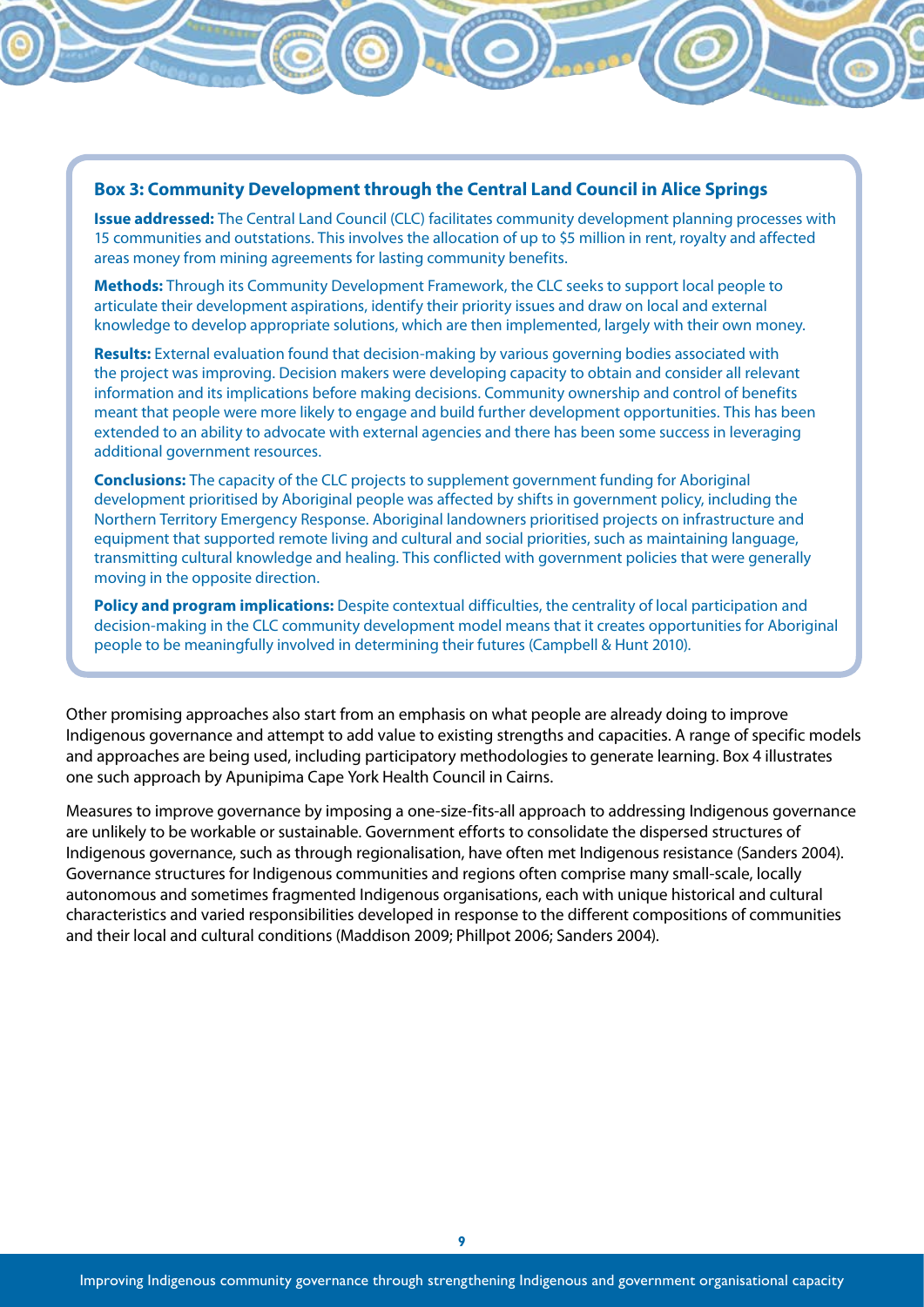#### **Box 4: Staff empowerment and organisational change management at Apunipima Cape York Health Council in Cairns**

**Issue addressed:** Apunipima Cape York Health Council (lead health advocacy agency for Cape York's Indigenous population) invited university researchers to collaboratively develop a program that aimed to improve employee capacity to perform their roles as well as foster healthier workplace practice.

**Methods:** Combination of:

- • hard capacity strengthening strategies, such as review and staff training in the technical aspects of planning using the standard service delivery reporting format of the Office of Aboriginal and Torres Strait Islander Health
- soft capacity strengthening, including empowerment training
- • measuring changes in staff morale and confidence in organisational capacity over time.

**Results:** Participants identified their planning priorities, developed skills, reflected on outcomes and lessons learnt and drew on those lessons to refine future strategies. The training was supported and attended by the Chief Executive Officer and executive staff.

**Conclusions:** Apunipima's experience did not follow a linear trajectory towards increased capacity. From a staff perspective, leadership was pivotal to the organisation's capacity for change and an important indicator of organisational wellbeing. Perceived improvements in leadership were linked to improvements in staff attitude and engagement.

**Policy and program implications:** Providing a tailored capacity-building approach which combined hard and soft capacity strengthening enhanced the engagement of staff and their efforts within the workplace (McEwan et al. 2010).

For instance, a Western Australian inquiry failed to demonstrate any benefit from the recentralisation of Indigenous governance from small to large remote Indigenous communities; in fact, there is some evidence to the contrary (Education and Health Standing Committee 2007). However, dispersed governance has benefits. It divides the tasks to keep them manageable for small communities and offers opportunities for the representation of a diverse range of interests and points of view (Sanders 2004). The lesson that can be drawn from this is that if a one-size-fits-all approach is imposed, the ability to tap into existing capacity is often lost. Therefore, it is important to understand what will work for whom in this environment.

# **Facilitators to success**

Some of the facilitators for organisational capacity strengthening to improve Indigenous community governance are:

- • commitment at high levels of government in partnership with the National Congress of Australia's First Peoples and other Indigenous organisations to a long-term approach and flexible funding arrangements (DAC GOVNET 2005; Hunt & Smith 2005; Morgan Disney & Associates 2006; Jarvie 2008)
- achieving real participation and community ownership (Moran 2006)
- • understanding the complex multi-layered nature of Indigenous contexts and client service needs, and the use of small steps to build trust and confidence (Tsey et al. 2005; Milliken & Shea 2007)
- tailored approaches that include a focus on the hard and soft capacities.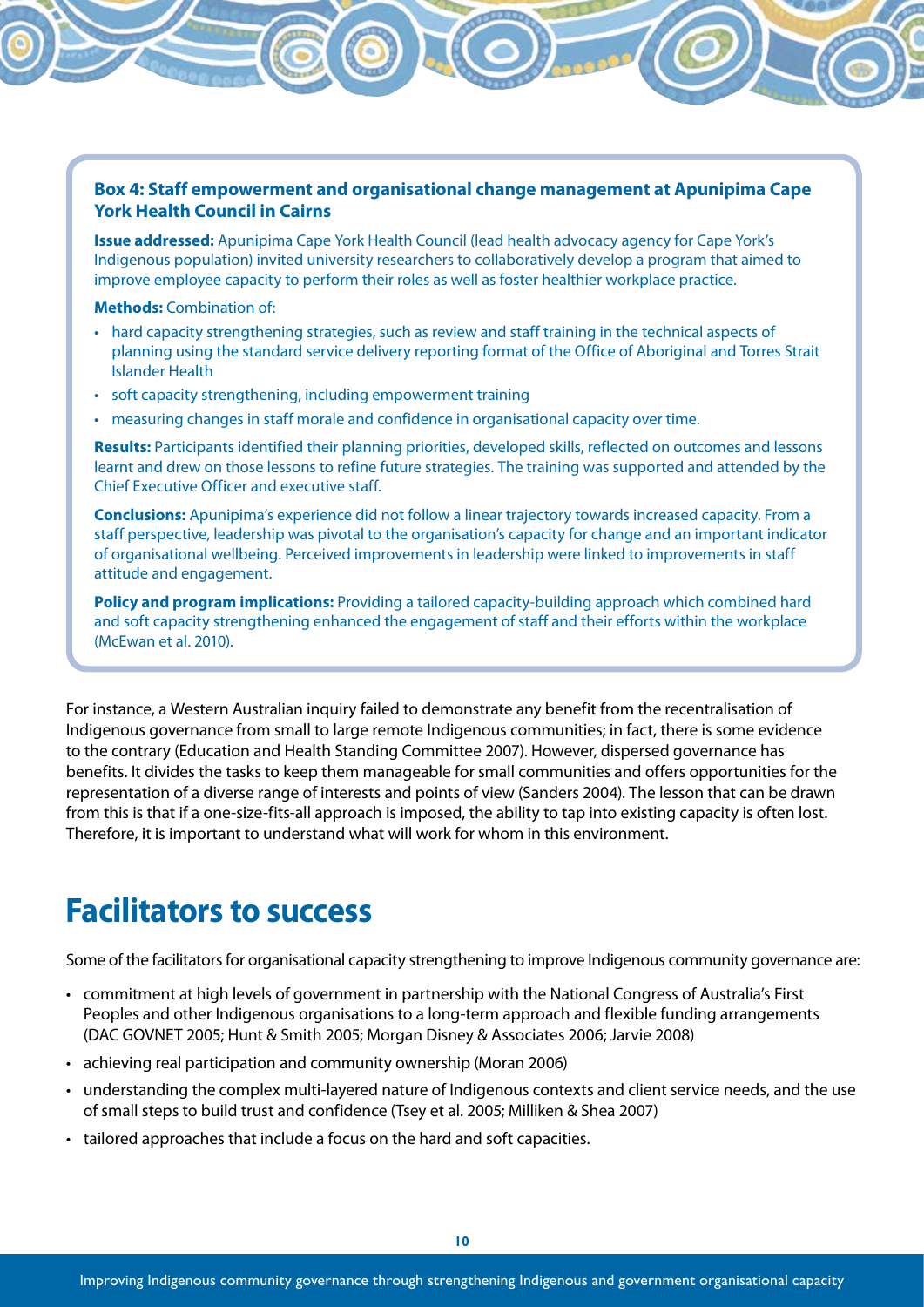# **Conclusion**

Global and local evidence shows that getting governance right is hard work, but critical to improving Indigenous health, wellbeing and quality of life. Good governance is relevant for all seven COAG-endorsed building blocks for overcoming Indigenous disadvantage: early childhood, economic participation, governance and leadership, health, healthy homes, safe communities and schooling.

Governance is an issue over which Indigenous communities potentially have significant control, with sound governance structures allowing Indigenous people to effectively make decisions about their long-term goals and objectives for their communities, what kind of development they want and what actions need to be taken to achieve those goals. Good governance is about creating the conditions for legitimate and capable rule and for collective action.

Strengthening Indigenous organisational capacity is a context-dependent process. It needs to be carried out within a developmental approach requiring collaboration, trust and long-term commitment. The process should not become an excuse for the failings of education systems, but must reflect Indigenous cultural values and norms and include both soft and hard capacities. Strengthening the capacity of Indigenous and government managers is beneficial in its own right. It also improves Indigenous community governance which, in a cyclical process of improvement, is the precursor to capacity strengthening for further sustainable development.

# **References**

Abdullah J & Young S 2010. Emergent drivers for building and sustaining capacity in Australian Indigenous communities. In: Kenny S & Clarke M (eds). Challenging capacity building: comparative perspectives. Rethinking international development series. Basingstoke: Palgrave Macmillan, 87–111.

Acquaye-Baddoo N-A, Ekong J, Mwesige D, Nass L, Neefjes R, Ubels J et al. 2010. Multi-actor systems as entry points to capacity development. Capacity.org 41:4–7.

ATSISJC (Aboriginal and Torres Strait Islander Social Justice Commissioner) 2001. Social justice report 2001. Canberra: Human Rights and Equal Opportunity Commission.

Australian Government 2009. Many Rivers Regional Partnership Agreement. Canberra: Department of Families, Housing, Community Services and Indigenous Affairs.

Cacioppe R 2000. Creating spirit at work: re-visioning organization development and leadership – Part II. Leadership and Organization Development Journal 21(2):110–19.

Campbell D & Hunt J 2010. Community development in Central Australia: broadening the benefits from land use agreements. CAEPR topical issue no. 07/2010. Canberra: Centre for Aboriginal Economic Policy Research, The Australian National University. Viewed 22 November 2011, <http://caepr.anu.edu.au/Publications/topical/2010TI7.php>.

Chabbott C 1999. Chapter 9 Development INGOs. In: Boli J & Thomas GM (eds). Constructing world culture: international nongovernmental organizations since 1875. Stanford, CA: Stanford University Press.

Craig G 2010. Community capacity building: critiquing the concept in different policy contexts. In: Kenny S & Clarke M (eds). Challenging capacity building: comparative perspectives. Rethinking international development series. New York: Palgrave MacMillan.

DAC GOVNET (Development Assistance Committee Network on Governance) 2005. Living up to the capacity development challenge: lessons and good practice. Paris: Organisation for Economic Co-operation and Development.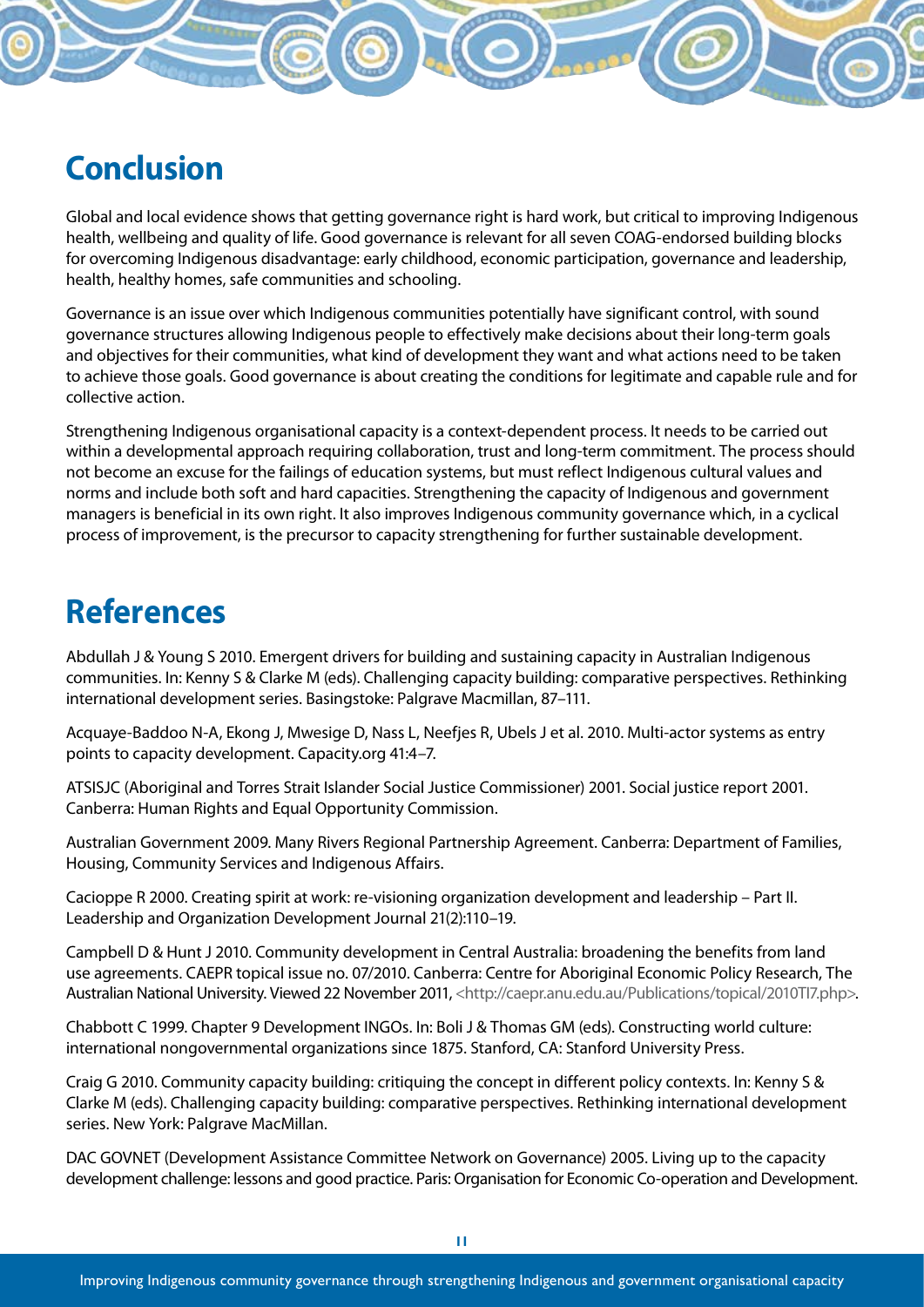DFD (Department of Finance and Deregulation) 2009a. Evaluation of service delivery in remote Indigenous communities. Canberra: Office of Evaluation and Audit (Indigenous Programs), DFD. Viewed 22 November 2011, <http://www.anao.gov.au/uploads/documents/Evaluation\_of\_Service\_Delivery\_in\_Remote\_Indigenous\_ Communities.pdf>.

DFD 2009b. Evaluation of the Capacity Development Program of the Office of the Registrar of Indigenous Corporations (ORIC). Canberra: Office of Evaluation and Audit (Indigenous Programs), DFD. Viewed 22 November 2011, <http://www.anao.gov.au/Publications/Former-Office-of-Evaluation-and-Audit-Reports/2009-2010/Evaluation-of-the-Capacity-Development-Program-of-the-Office-of-the-Registrar-of-Indigenous-Corporations-(ORIC)>.

Dodson M & Smith DE 2003. Governance for sustainable development: strategic issues and principles for Indigenous Australian communities. Discussion paper no. 250/2003. Canberra: Centre for Aboriginal Economic Policy Research, The Australian National University. Viewed 23 November 2011, <http://caepr.anu.edu.au/Publications/DP/2003DP250.php>.

Dodson M 2002. Leadership and capacity building for community and regional governance. Paper presented at the Indigenous Governance Conference, Canberra, 3–5 April. Viewed 13 August 2011, <http://www.reconciliation.org.au/home/news/speeches>.

Education and Health Standing Committee 2007. Where from? Where to? A discussion paper on remote Aboriginal communities. Report no. 6 in the 37th Parliament. Perth: Legislative Assembly, Parliament of Western Australia.

Franks T 1999. Capacity building and institutional development: reflections on water. Public Administration and Development 19(1):51–61.

Hagan D 2009. An integrated strategy building economic, human and social capital in an Indigenous community. Brisbane: Department of Communities.

Horton D, Alexaki A, Bennet-Lartey S, Brice KN, Campilan D, Carden F et al. 2003. Evaluating capacity development: experiences from research and development organisations around the world. The Netherlands: International Service for National Agricultural Research; Canada: International Development Research Centre; the Netherlands: ACP-EU Technical Centre for Agricultural and Rural Cooperation.

Humpage L 2005. Experimenting with a 'whole of government' approach. Policy Studies 26(1):47–66.

Hunt J 2005. Capacity development in the international development context: implications for Indigenous Australia. Discussion paper no. 278/2005. Canberra: Centre for Aboriginal Economic Policy Research, The Australian National University. Viewed 23 November 2011, <http://caepr.anu.edu.au/Publications/DP/2005DP278.php>.

Hunt J & Smith DE 2005. Strengthening Indigenous community governance: a step towards advancing reconciliation in Australia. Paper presented at the Peace, Justice and Reconciliation in the Asia-Pacific Region conference, Queesland University, Brisbane, 1–3 April. Topical issue no. 4/2005. Canberra: Centre for Aboriginal Economic Policy Research, The Australian National University. Viewed 23 November 2011, <http://caepr.anu.edu.au/Publications/topical/2005TI4.php>.

Hunt J & Smith DE 2006a. Building Indigenous community governance in Australia: preliminary research findings. Working paper 31/2006. Canberra: Centre for Aboriginal Economic Policy Research, The Australian National University. Viewed 23 November 2011, <http://caepr.anu.edu.au/Publications/WP/2006WP31.php>.

Hunt J & Smith DE 2006b. Further key insights from the Indigenous Community Governance Project, 2006. Summary of working paper 36/2007. Canberra: Centre for Aboriginal Economic Policy Research, The Australian National University. Viewed 13 August 2011, <http://caepr.anu.edu.au/others/governance/Report-1164286800.php>.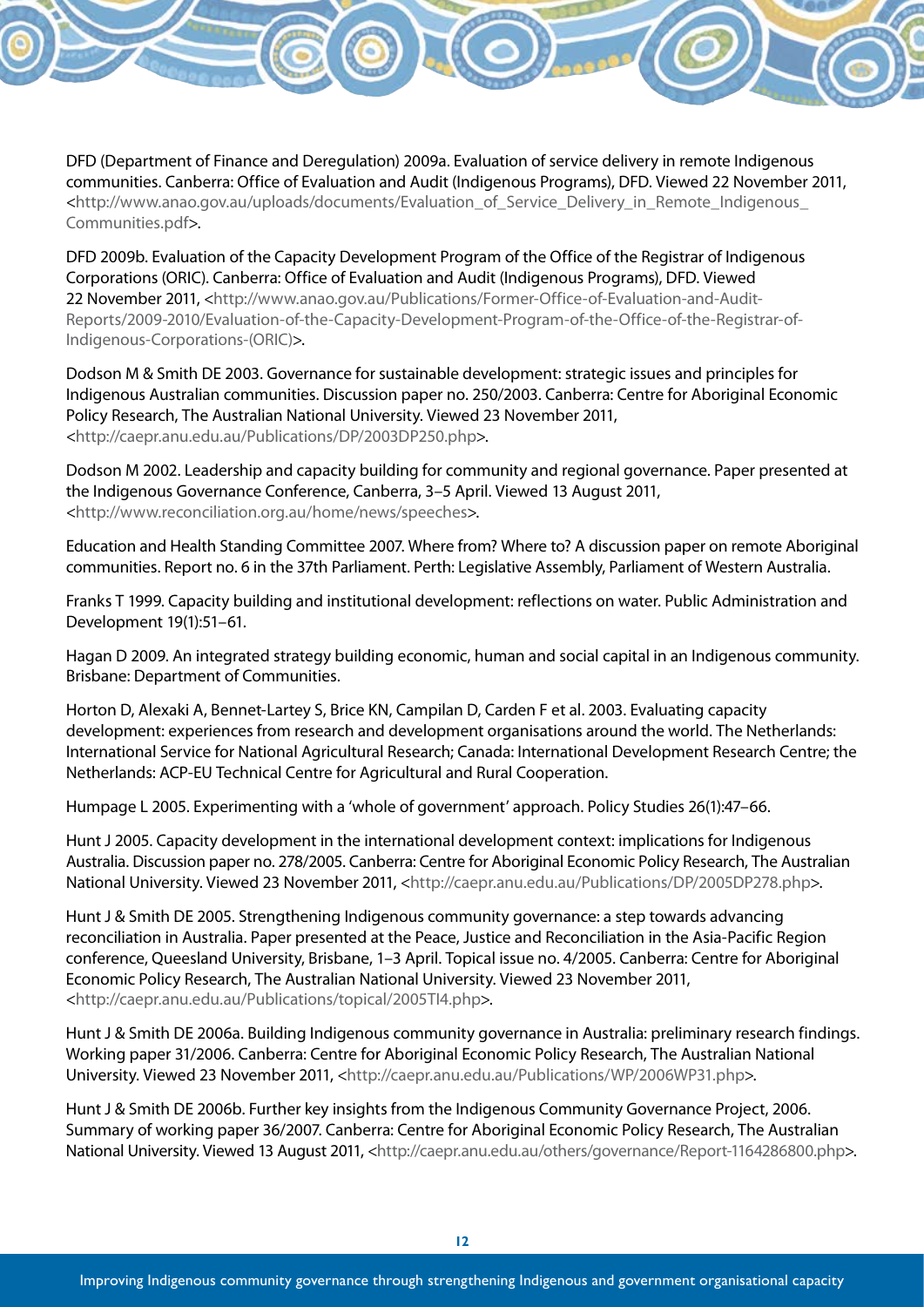Hunt J & Smith DE 2007. Indigenous community governance project: Year two research findings. Working paper 36/2007. Canberra: Centre for Aboriginal Economic Policy Research, The Australian National University. Viewed 23 November 2011, <http://caepr.anu.edu.au/Publications/WP/2007WP36.php>.

Hunt J, Smith DE, Garling S & Sanders W (eds) 2008. Contested governance: culture, power and institutions in Indigenous Australia. Centre for Aboriginal Economic Policy Research research monograph no. 29. Canberra: Australian National University E Press. Viewed 23 November 2011, <https://researchers.anu.edu.au/publications/42228>.

ICGP (Indigenous Community Governance Project) 2010. Indigenous Community Governance Project annotated bibliography. Canberra: Centre for Aboriginal Economic Policy Research, The Australian National University. Viewed 23 November 2011, <http://caepr.anu.edu.au/others/governance/ICGPBibliography.php>.

Ife J 2010. Capacity building and community development. In: Kenny S & Clarke M (eds). Challenging capacity building: comparative perspectives. Rethinking international development series. New York: Palgrave MacMillan.

Jarvie W 2008. Working differently to make a difference in Indigenous communities. Public Administration Today 14:5–13.

Jeffries S & Menham G 2008. The Murdi Paaki Regional Assembly: Indigenous governance in action. Journal of Indigenous Policy 9.

Knight et al. 2002. Submission to the Standing Committee on Legal and Constitutional Affairs into an Examination of Structural Relationships in Indigenous Affairs and Indigenous Governance within the Northern Territory, Darwin. Viewed 15 August 2011.

Laverack G, Hill K, Akenson L & Corrie R 2009. Building capacity towards health leadership in remote Indigenous communities in Cape York. Australian Indigenous Health Bulletin 9(1):1–11.

Loza J & Prince J 2005. An impact assessment of the training pilot program in Queensland Certificate IV in Business (Governance). Report to the Office of the Registrar of Aboriginal Corporations. Eltham, Vic.: Social Compass.

Maddison S 2009. Black politics. Inside the complexity of Aboriginal political culture. Sydney: Allen & Unwin.

Martin DF 2003. Rethinking the design of indigenous organisations: the need for strategic engagement. Discussion paper no. 248/2003. Canberra: Centre for Aboriginal Economic Policy Research, The Australian National University. Viewed 23 November 2011, <http://caepr.anu.edu.au/Publications/DP/2003DP248.php>.

Martin DF 2005. Governance, cultural appropriateness and accountability within the context of Indigenous self-determination. In: Austin-Broos D & Macdonald G (eds). Culture, economy and governance in Aboriginal Australia. Proceedings of a Workshop of the Social Sciences in Australia, 30 November–1 December 2004. Sydney: University of Sydney Press.

Mawson F, Madgwick M, Judd J & Fergie D 2007. Transition to governance: building capacity in an Indigenous community. Paper presented at the Australian Social Policy Conference, Social Policy through the Life Course: Building Community Capacity and Social Resilience, Sydney, 11–13 July. Viewed 16 August 2011, <http://www2.sprc.unsw.edu.au/ASPC2007/papers/Mawson\_211.pdf>.

McCalman J, Tsey K, Reilly L, Connolly B, Fagan R, Earles W et al. 2010. Taking control of health: Gurriny's story of organisational change. Third Sector Review 16(1):29–49.

McEwan AB, Tsey K, McCalman J & Travers HJ 2010. Empowerment and change management in Aboriginal organisations: a case study. Australian Health Review 34(3):360–7.

Merlan F 1998. Caging the rainbow: place, politics and Aborigines in a North Australian town. Honolulu: University of Hawai'i Press.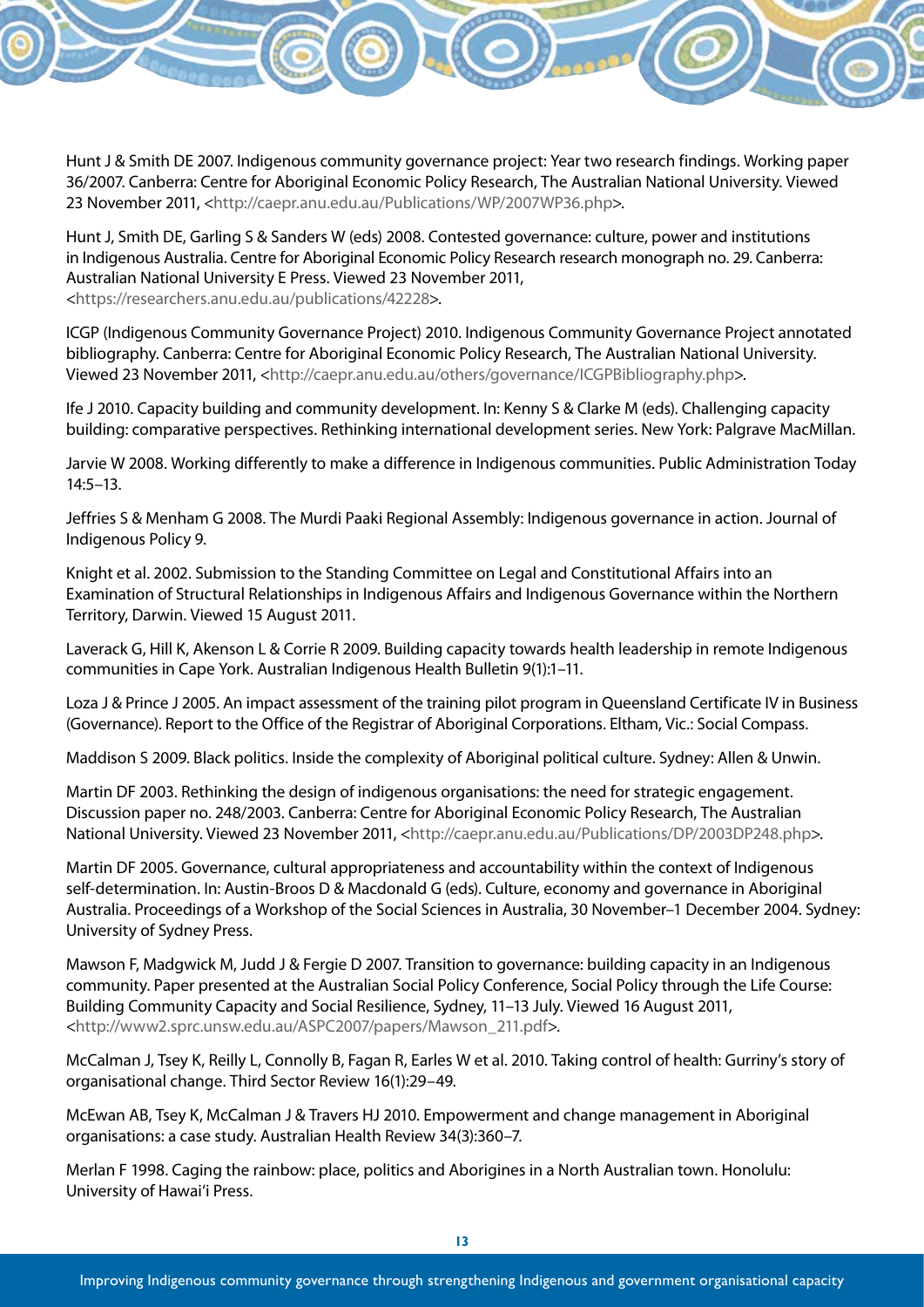Milliken N & Shea S 2007. From oral history to leadership in the Aboriginal community: a five year journey with the Wagga Wagga Aboriginal Elders Group Incorporated. Rural Society 17(3):299–307.

Moran MF 2006. Practising self-determination: participation in planning and local governance in discrete indigenous settlements. PhD thesis. Brisbane: The University of Queensland.

Morgan Disney & Associates 2006. A red tape evaluation in selected Indigenous communities. Final report for the Office of Indigenous Policy Coordination. Canberra: Department of Families, Community Services and Indigenous Affairs. Viewed 23 November 2011,

<http://www.dss.gov.au/our-responsibilities/indigenous-australians/publications-articles/evaluation-research/ared-tape-evaluation-in-selected-indigenous-communities-2006>.

Morgan Disney & Associates 2007. Implementation Review of Shared Responsibility Agreements: don't let's lose another good idea. Executive summary. Report for Department of Families, Community Services and Indigenous Affairs (FaCSIA). Canberra: FaCSIA. Viewed 22 November 2011, <http://www.dss.gov.au/our-responsibilities/ indigenous-australians/publications-articles/evaluation-research/implementation-review-of-sharedresponsibility-agreements-dont-lets-lose-another-good-idea>.

Morgan Disney & Associates, Tracey Whetnall Consulting & Wis-Wei Consulting 2006. Synopsis Review of the COAG trial evaluations. Report to the Office of Indigenous Policy Coordination. Canberra: Department of Families, Community Services and Indigenous Affairs. Viewed 23 November 2011,

<http://www.dss.gov.au/our-responsibilities/indigenous-australians/publications-articles/evaluation-research/ coag-trial-site-evaluation-reports/synopsis-review-of-the-coag-trials>.

Morgan P, Land T & Baser H 2005. Study on capacity, change and performance: interim report. Discussion paper no. 59A. Maastricht: European Centre for Development Policy Management. Viewed 24 November 2011, <http://www.ecdpm.org/Web\_ECDPM/Web/Content/Navigation.nsf/index2?readform&http://www.ecdpm.org/ Web\_ECDPM/Web/Content/Content.nsf/0/77BA29B424499B59C12573FB0054BEDB?OpenDocument>.

Paul CL, Sanson-Fisher R, Stewart J & Anderson AE 2010. Being sorry is not enough: the sorry state of the evidence for improving the health of indigenous populations. American Journal of Preventive Medicine 38(5):566–8.

Phillips G 2010. Cultural and personal principles for Indigenous governance. The Journal of Indigenous Policy 10:86–92.

Phillpot R 2006. The 'gammon economy' of Cape York: lessons for nation building in Pacific island countries. Development Bulletin 70:29–32. Viewed 24 November 2011, <http://devnet.anu.edu.au/db70.php>.

Sanders W 2004. Thinking about Indigenous community governance. Discussion paper no. 262/2004. Canberra: Centre for Aboriginal Economic Policy Research, The Australian National University. Viewed 24 November 2011, <http://caepr.anu.edu.au/Publications/DP/2004DP262.php>.

Sanders W 2008. Being a good senior manager in Indigenous community governance: working with public purpose and private benefit. Australian Journal of Public Administration 67(2):173–85.

Sanson-Fisher RW, Campbell EM, Perkins JJ, Blunden SV & Davis BB 2006. Indigenous health research: a critical review of outputs over time. Medical Journal of Australia 184(10):502–5.

Scougall J 2008. Evaluation of the Stronger Families and Communities Strategy 2000–2004: Hervey Bay Indigenous Community Leadership Training Project. Melbourne: Collaborative Institute for Research, Consulting and Learning in Evaluation, RMIT University.

SCRGSP (Steering Committee for the Review of Government Service Provision) 2009. Overcoming Indigenous disadvantage: key indicators 2009. Canberra: Productivity Commission. Viewed 24 November 2011, <http://www.pc.gov.au/gsp/reports/indigenous/keyindicators2009>.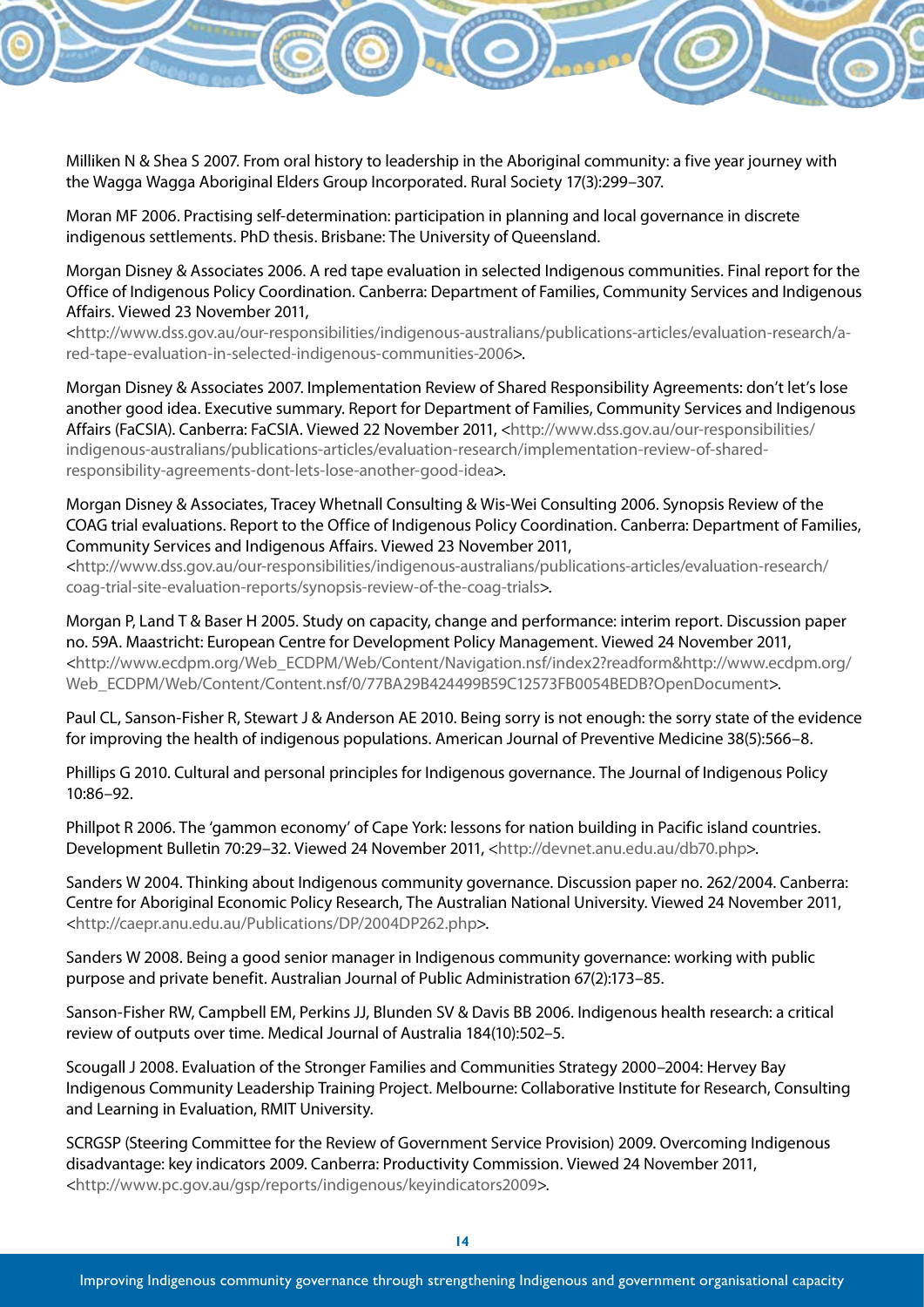

Sercombe H 2008. Living in two camps: the strategies Goldfields Aboriginal people use to manage in the customary economy and the mainstream economy at the same time. Australian Aboriginal Studies 2:16.

Suggett D 2003. Indigenous communities and Australian business: facilitating community capacity through business community partnerships. Paper presented at the People, Place, Partnerships (PPP2) conference, Sydney, 29–30 April. Viewed 13 August 2011, =pdf&file=1http://nla.gov.au/nla.arc-35440>.

Sullivan P 2005. Strange bedfellows: whole-of-government policy, shared responsibility agreements, and implications for regional governance. Paper presented to the CAEPR–Reconciliation Australia ICGP Project Workshop with WA and Australian Government Partners, Perth, 18 October. ICGP occasional paper no. 6. Canberra: Centre for Aboriginal Economic Policy Research, The Australian National University. Viewed 23 November 2011, <http://caepr.anu.edu.au/others/governance/Occasional-papers6-1190988000.php>.

Tsey K 1997. Aboriginal self-determination, education and health: towards a radical change in attitudes to education. Australian and New Zealand Journal of Public Health 21(1):77–83.

Tsey K, Travers H, Gibson T, Whiteside M, Cadet-James Y, Haswell-Elkins M et al. 2005. The role of empowerment through life skills development in building comprehensive primary health care systems in Indigenous Australia. Australian Journal of Primary Health 11(2):16–25.

Tsey K, Wenitong M, McCalman J, Whiteside M, Baird L, Patterson D et al. 2004. A participatory action research process with a rural Indigenous men's group: monitoring and reinforcing change. Australian Journal of Primary Health 10(3):130–6.

Verity F 2007. Community capacity building – a review of the literature. Adelaide: South Australian Department of Health. Viewed 23 November 2011, <http://www.sapo.org.au/pub/pub10783.html>.

Whiteside M, Tsey K, McCalman J, Cadet-James Y & Wilson A 2006. Empowerment as a framework for Indigenous workforce development and organisational change. Australian Social Work 59(4):422–34.

Whitlam G 1972. It's time for leadership. Policy speech delivered at Blacktown Civic Centre, Sydney, 13 November 1972. Canberra: Australian Labor Party. Viewed 18 September 2011, <http://www.whitlamdismissal.com/speeches/72-11-13\_it%27s-time.shtml>.

## **Acknowledgments**

We wish to thank Indigenous community governance advisors Yvonne Cadet-James, Valda Wallace and Ross Andrews who provided feedback on this resource sheet.

## **Terminology**

'Aboriginal and Torres Strait Islander' and 'Indigenous' are used interchangeably to refer to Australian Aboriginal and/or Torres Strait Islander peoples. The Closing the Gap Clearinghouse uses the term 'Indigenous Australians' to refer to Australia's first people.

## **Funding**

The Closing the Gap Clearinghouse is a Council of Australian Government's initiative, jointly funded by all Australian governments. It is being delivered by the Australian Institute of Health and Welfare in collaboration with the Australian Institute of Family Studies.